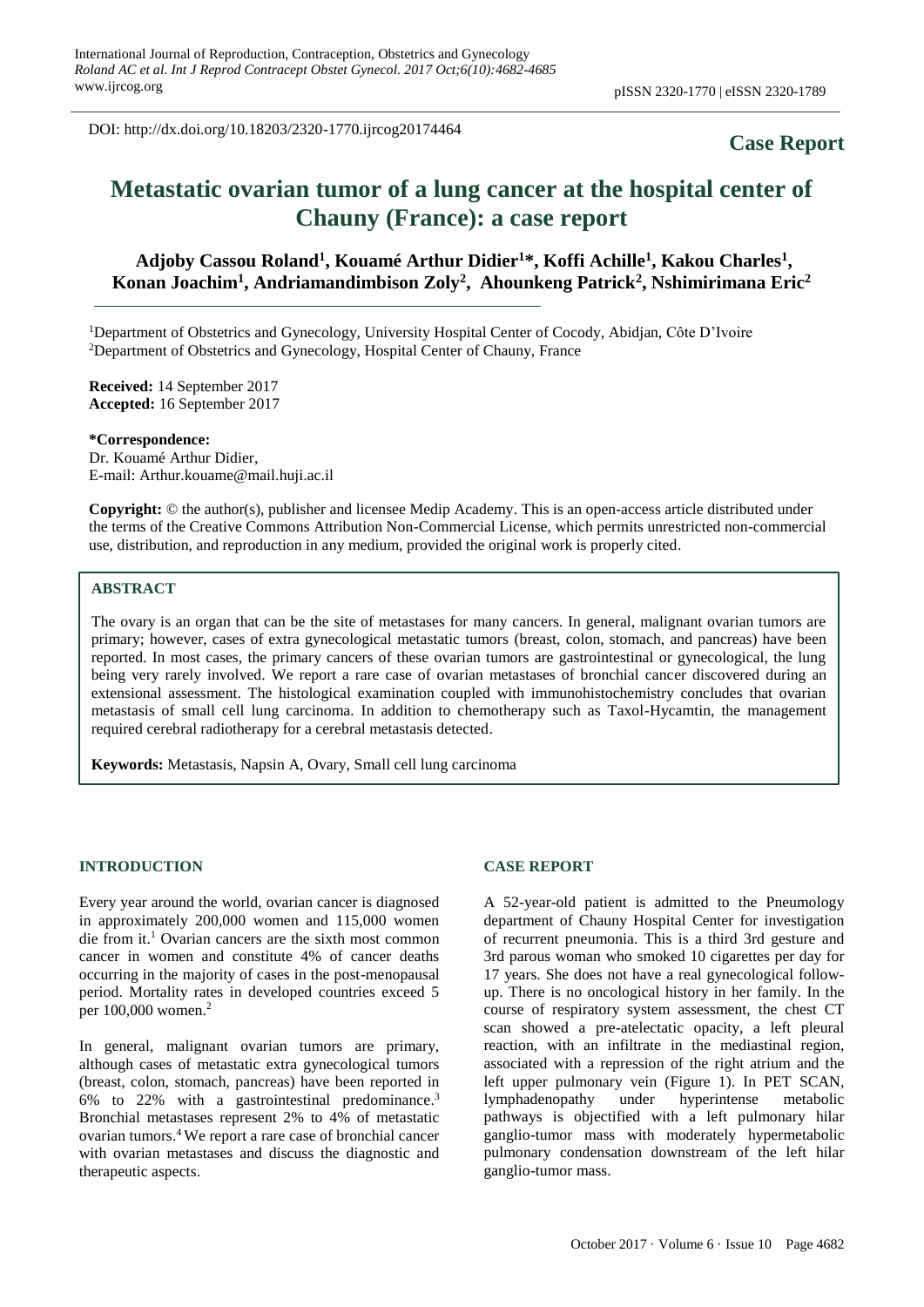

**Figure 1: CT scan showing the primitive tumor of the lung.**

The bronchial fibroscopy performed was in favor of an infiltration with respect to the spur of the left lower lobe with stenosis at the entrance. A biopsy on a tumor area of the upper left lobe is done, and the histology concludes with small cell lung carcinoma. The treatment was based on 2 cycles of chemotherapy (Paclitaxel-Carboplatin-Doxorubicin-Endoxan), 2 cycles of carboplatin-VP16 and a radiochemotherapy Carboplatin-VP16. Relative clinical improvement was observed with encouraging results on MRI, PET-SCAN: reduction of the volume of infiltration, lymphangitis symptoms and the volume of the lymph node under carini.



**Figure 2: Pelvic ultrasonography scan showing a heterogeneous left ovary.**

Three months later, the patient consulted her gynecologist for heaviness pelvic pain. The gynecological examination found a left lateral uterine mass. A pelvic ultrasound carried out allows the visualization of an organic mass developed at the expense of the left ovary (Figure 2). Ovarian tumor markers check were normal  $(ACE = 1.13)$ ng/ml; CA 19-9 = 10 U/ml; CA 125 = 12 U/ml). A PET SCAN carried out for the work-up for extension showed a Hypermetabolic ovarian lesion with a strong suspicion of cerebral and left adrenal invasion. Laparoscopy revealed an inflammatory pelvis, adhesions preventing the right adnexa from being observed and an enlarged left ovary without extracystic vegetation.



**Figure 3: histological images showing a metastasis of small cell lung carcinoma a): Ovarian metastasis (X 250), b): Ovarian metastasis with TTF-1 profound expression (X250), c): Ovarian metastasis, no TTF-1 expression (X 250).**

Omentum and peritoneum biopsy, cytological specimens and left adnexectomy were performed. The histological report concludes that ovarian metastasis of a slightly differentiated bronchial cancer with a high mitotic activity (>50 mitoses/10champs), ki67 up to 60%, a strong intra nuclear positivity with TTF1 (Thyroid Transcription Factor-1) and negative anti chromogranin (Figures 3a, b and c).

Given this dark prognosis, cerebral radiotherapy and chemotherapy such as Taxol-Hycamtin (paclitaxeltopotecan) with CT scan and PET SCAN are planned after 3 cycles.

#### **DISCUSSION**

Bronchial cancer is a tumor with a high metastatic potential, with a predilection for the liver, the brain and the adrenal glands. Metastasis occurs through several mechanisms, including direct extension of neighboring organ cancer, transtubal migration of endometrial cancer, dissemination through the peritoneal fluid or by vascular invasion. Indeed, the absence of capsular invasion as well as the vascular, lymphatic or venous invasion supports a lymphatic and hematogenic pathways of extension.5,6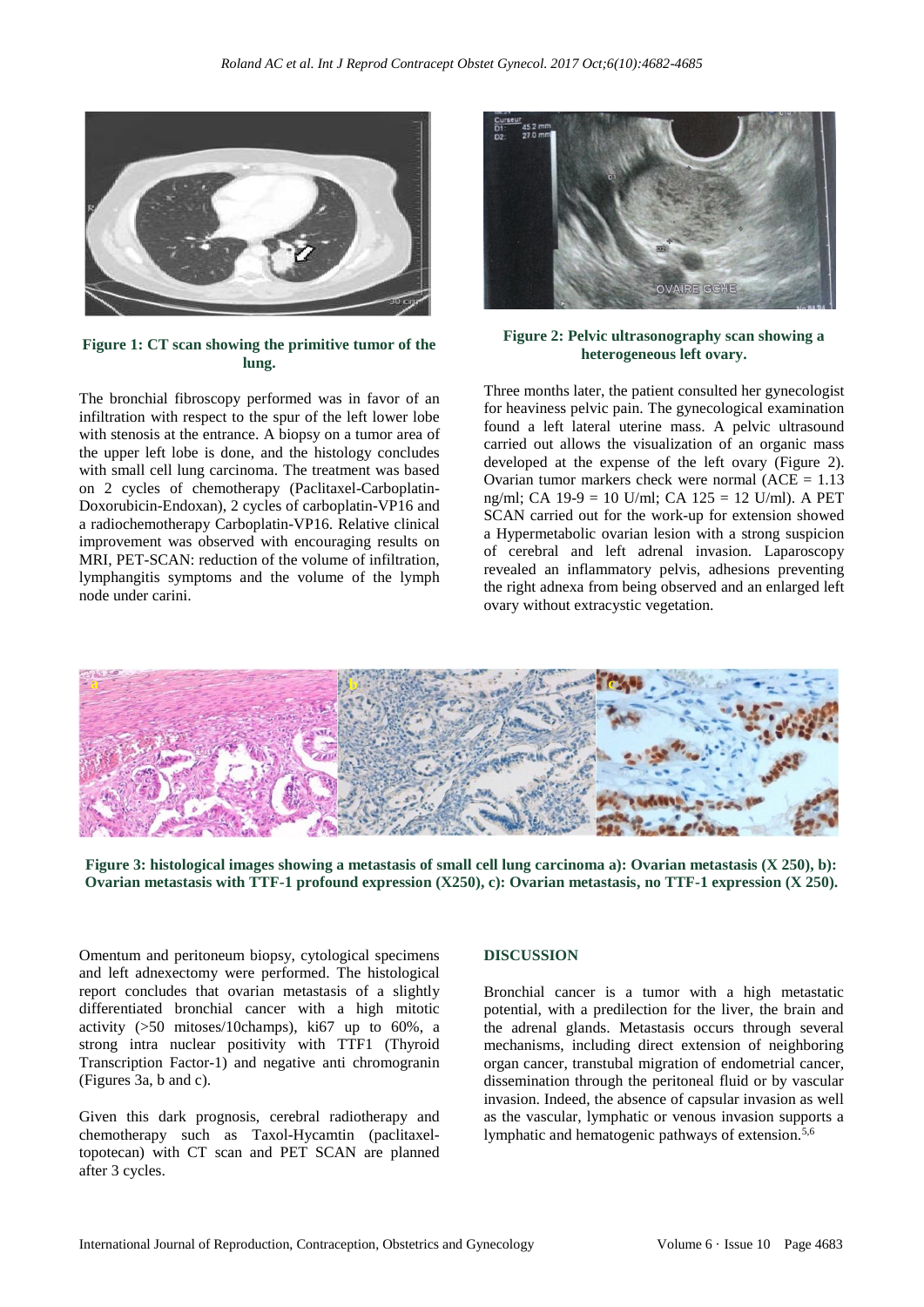Its dissemination in the genital tract rarely occurs with variable effects in the literature; At an average age of 47 vears with extremes of  $26-76$  years.<sup>4,7</sup> In a North American study of 500 cases of ovarian tumors, 17% were metastatic versus 22% in a Turkish study of 186 cases of ovarian tumors.<sup>8</sup>A large Chinese study of 10288 cases of metastatic ovarian tumors reported a bronchial origin in 10% of cases.<sup>9</sup> Fujiwara et al., in an analysis of 313 patients with ovarian metastases, found only one case of primary bronchial cancer.<sup>10</sup>

Metastatic ovarian cancers of non-gynecological origin are ten times more frequent than those from the genital tract, with adenocarcinomas of the gastrointestinal tract leading.11,12 In a recent study of 166 patients with nongynecologic malignancies and adnexal masses, Kim et al. found 68% of ovarian metastases. These masses can be the first clinical manifestation of the malignant tumor, thus a source of diagnostic error of the true primary tumor, even after pthatological examination.<sup>13</sup> Indeed, an extra-genital primary cause was found in 17% after ovarian mass surgery and 38% in another study, in an interval of 4 days to 7 months.12,14 Some determinants of metastatic disease are known: high-grade tumor, diffuse peritoneal and omental involvement and invasion of retroperitoneal nodes.<sup>3</sup> By itself, bronchial cancer is involved in 2-4%. However this rate is increasing.<sup>4</sup> In cases already described, small cell carcinoma was the most histologic type reported (43%) followed by adenocarcinoma (32%), more rarely large cell carcinoma, composite carcinoma and atypical carcinoid tumor.4,12 Ketata et al. In a study, reported 37 cases of total ovarian metastases listed in various studies worldwide. In the diagnosis sequence, some authors initially observed metastases in six cases, synchronous discovery with the primary tumor in 16 cases and secondary to the discovery of the primary tumor in 15 cases. It is often unilateral (27 of 37 cases). In 10% of cases, coexistence of a primary and metastatic tumor was noticed on the ovary.<sup>15</sup>

Clinical diagnosis of metastatic ovarian tumor is never easy; Often accidental discovery, but sometimes symptomatic with manifestations of palpable mass, menometrorrhagias or pelvic pains that was the case in our observation. Ultrasound is the first-line examination before a pelvic mass and will specify its cystic or solid nature (partitions, vegetations) wall state, vascularisation, existence of a peritoneal collection. MRI is currently the reference tool for characterizing the ovarian masses: cystic lesions appear in hyper signal T2 and hypo signal T1, whereas tissue lesions are intermediate signal and enhance after gadolinium injection.<sup>16</sup>

In present study, imaging evoked an ovarian tumor. The exact nature was specified by pathological examination of a piece taken during an operative laparoscopy. Differentiation between primary and metastatic ovarian tumors remains problematic. In principle, tumor expression for TTF1 (thyroid, lung and diencephalonspecific gene transcription protein) and CA 125 negativity are in favor of a primary pulmonary tumor.

The diagnosis of small cell carcinomas is based on morphological and immunohistochemical data by expression of neuroendocrine markers (chromogranin and synaptophysin).<sup>9,17</sup> In the immunohistochemical arsenal, another protein: Napsin A expressed on pneumocytes type II and alveolar macrophages, would be a complementary tool. It distinguishes primary bronchial adenocarcinomas from adenocarcinomas from other organs or metastatics.<sup>18</sup> Thus, the combination of Napsin A and TTF-1 would increase sensitivity and specificity in the authentification of pulmonary origin of metastatic adenocarcinomas.<sup>19</sup>

## **CONCLUSION**

Clinicians should be mindful of a metastatic event before any ovarian tumor with atypical clinical and anatomopathological features. Moreover, with the recrudescence of bronchial cancers in women, the pulmonary origin of the metastatic ovarian masses should be sought and in this approach TTF-1 would be unavoidable.

#### **ACKNOWLEDGMENTS**

Authors would like to thank patient for giving her consent to publish the case.

*Funding: No funding sources Conflict of interest: None declared Ethical approval: Not required*

## **REFERENCES**

- 1. Mei L, Chen H, Wei DM et al. Maintenance chemotherapy for ovarian cancer Cochrane Database Syst Rev. 2010 sept 8;(9):CD007414.
- 2. Sankaranarayanan R, Ferlay J. Worldwide burden of gynaecological cancer: the size of the problem. Best Pract Res Clin Obstet Gynecol. 2006;20(2):207-25.
- 3. Hart WR. Diagnostic challenge of secondary (metastatic) ovarian tumors simulating primary endometrioid and mucinous neoplasms. Pathol Int. 2005;55(5):231-43.
- 4. Irving JA, Young RH. Lung cancer metastatic to the ovary: a clinicopathological study of 32 cases emphasizing their morphology spectrum and problem in differential diagnosis. Am J Pathol. 2005;29:997-1006.
- 5. Kalir T. Metastatic tumors of ovary diagnosis and management of ovary disorders of metastatis of ovary. Gynecol Oncol. 1995;59:124-8.
- 6. Malviya VK, Bansal M, Chahinian P, Deppe G, Lauersen N, Gordon RE. Small cell anaplasic lung cancer presenting as an ovarian metastasis. Int J Gynecol Obstet. 1982;20:487-93.